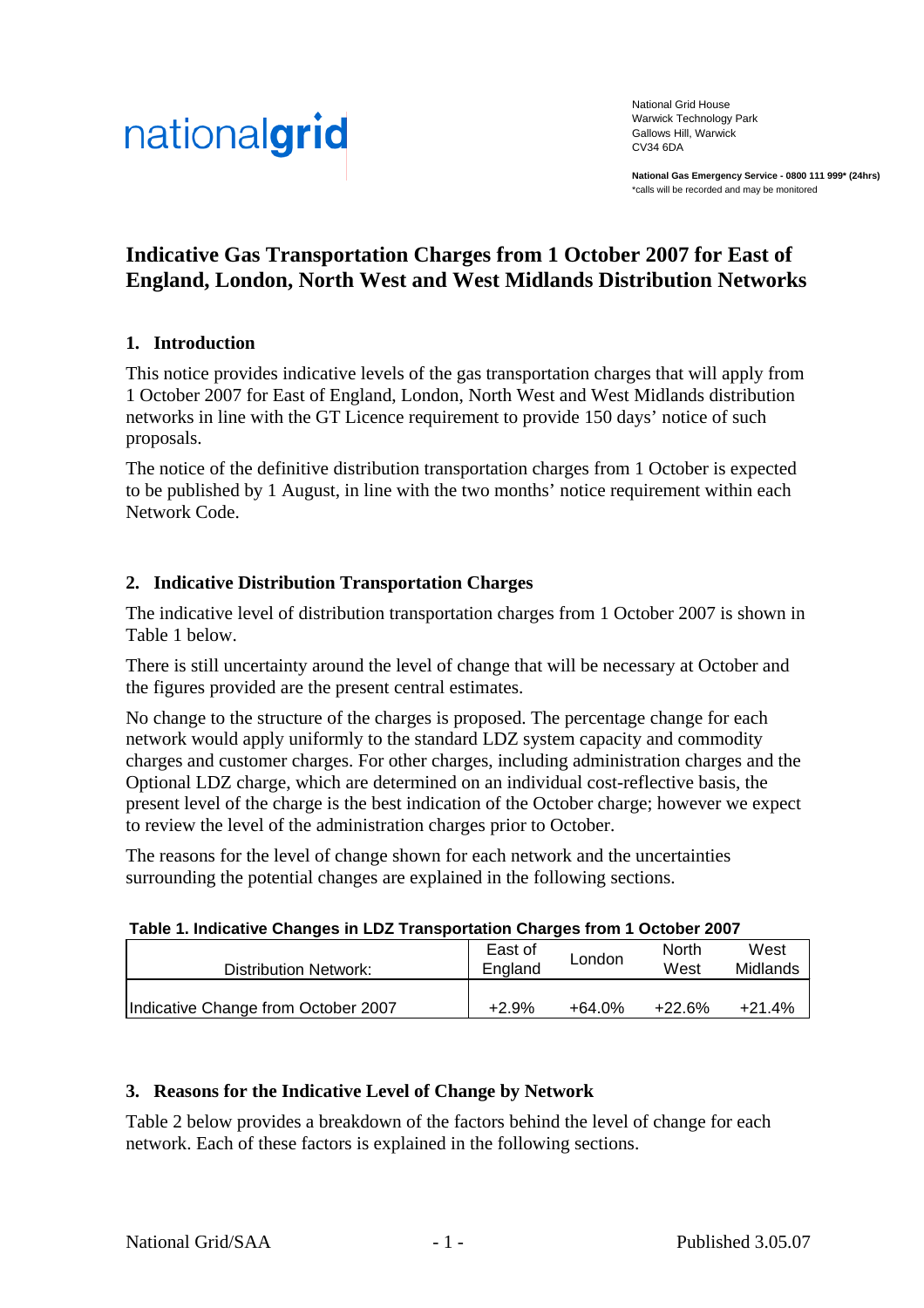| Price Change at October 2006                                                       | 12.3%    | $-12.1%$ | 19.7%     | 12.2%     |
|------------------------------------------------------------------------------------|----------|----------|-----------|-----------|
|                                                                                    | East     | London   | <b>NW</b> | <b>WM</b> |
| Annual change required to bring charges into<br>line with underlying price control | $-3.2\%$ | 27.9%    | 5.1%      | 2.3%      |
| Mains Replacement Adjustment and other<br>incentives                               | $-0.3%$  | 7.1%     | 3.5%      | 6.2%      |
| Under-recovery from 2006/7                                                         | 5.2%     | 6.7%     | 4.3%      | 3.7%      |
| Total change required on an annual basis                                           | 1.7%     | 41.7%    | 12.9%     | 12.2%     |
| Uplift factor for October change                                                   | x 1.75   | x 1.75   | x 1.75    | $x\,1.75$ |
| Total change required - October change                                             | 2.9%     | 73.0%    | 22.6%     | 21.4%     |
| Indicative October 2007 change                                                     | 2.9%     | 64.0%    | 22.6%     | 21.4%     |

### **Table 2. Breakdown of Indicative Changes to LDZ Transportation Charges for October 2007**

### **3.1. Annual change required to bring charges into line with underlying price control**

This represents the level of annual change to bring the charges into line with the underlying price control allowed revenue, including cost pass through items. The main factor behind this change is the one year price control determination for Formula Year (FY) 2007/8 which has increased the allowable revenue in every network. Other than for London network, the increase in charges made at October 2006 has meant that the underlying annual change required for FY 2007/8 is well below the level of increase of the core price control allowed revenue, with an underlying charge reduction for East of England network. The level of increase for London network is discussed in section 3.5 below.

### **3.2. Mains Replacement Adjustment and other Incentives**

The distribution price controls are based upon an assumed level of cost each year for replacing distribution mains in each network. Where the gas transporter carries out a different value of mains replacement activity or where the activity is undertaken either more or less efficiently than assumed within the price control, this gives rise, through sharing factors, to a variation in the allowed revenue. National Grid expects the overall value of mains which will be replaced in FY 2007/8 to exceed that assumed within its price controls in aggregate, leading to a positive adjustment to allowed revenue and charge levels.

It should be noted that the definition of the East of England and London networks for price control purposes does not match that used for operational and HSE purposes. Consequently, variations in the precise location of HSE policy related work can result in a shift of work between networks for price control purposes. This is the case for 2007/8 where there is an increase in the volume of work expected to be undertaken in London (price control) network and a corresponding reduction in East of England compared to the original planning assumptions.

There is a small positive adjustment forecast for other incentives, covering the shrinkage and exit incentives, in each network.

## **3.3. Under-recovery from 2006/7**

The exceptionally warm weather experienced in 2006/7 led to throughput levels being much lower than expected. In addition, the underlying (temperature-corrected) levels of demand in each network were below those experienced in the previous year and below the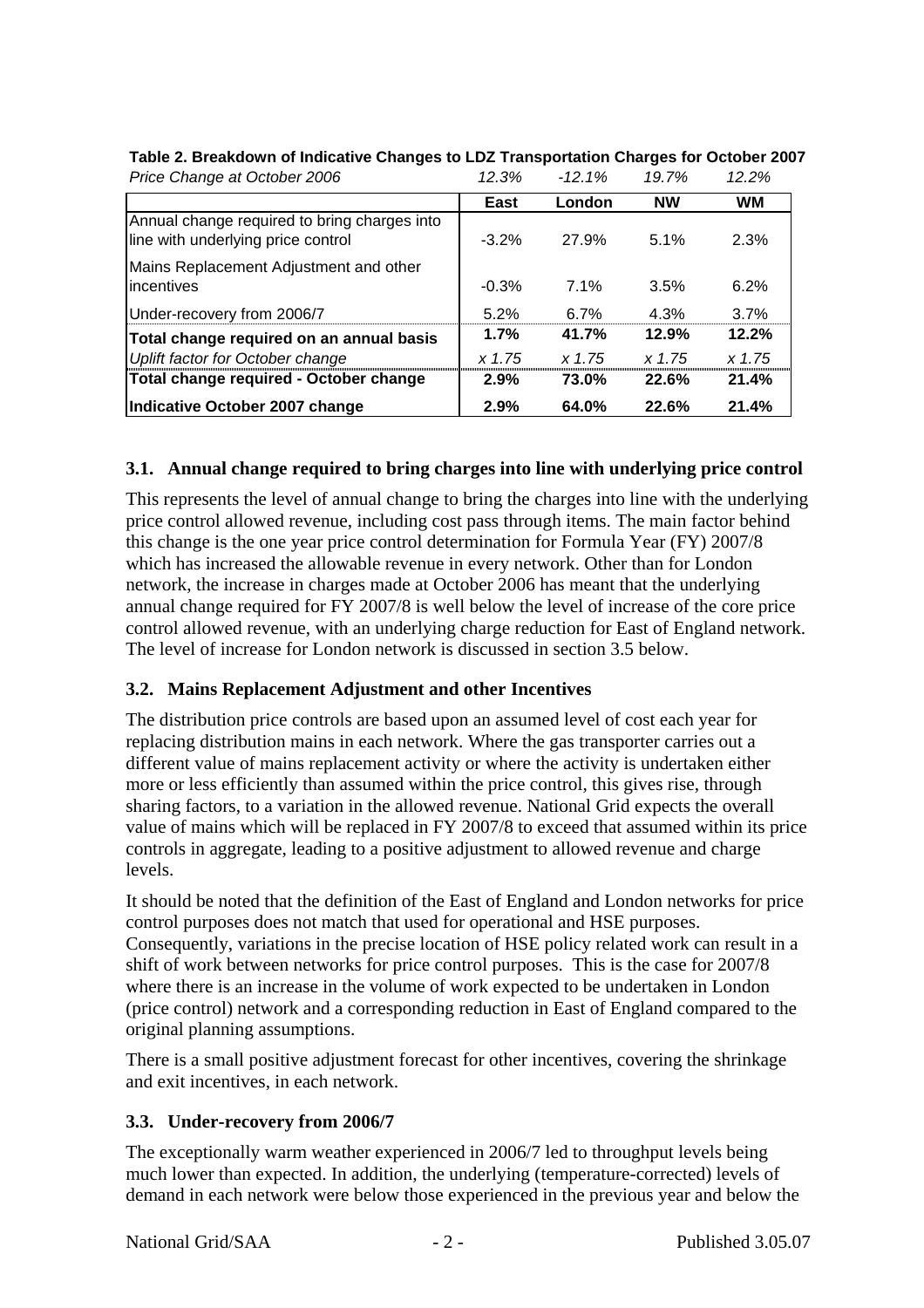levels assumed at the time of determining the October 2006 charges. Both these factors have contributed to a large under-recovery of collected revenue against allowed revenue in the past year. The under-recovery increases the allowed revenue for 2007/8.

The warm weather in April has led to throughput and income levels in the past month being well below expectations. This impact has also been included within the factor shown for under-recovery from 2006/7.

National Grid, in conjunction with other DNs, has raised proposals for reducing the throughput exposure of the distribution transportation charges from 2008. If these proposals are implemented this will greatly reduce the potential for under- or over-recovery due to variation in throughput levels in the future and so should lead to more stable charging levels from year to year.

## **3.4. Uplift Factor for October Change**

The effects on charge levels highlighted above have been in terms of annual impacts i.e. the level of change required if implemented at April 2007. Under the terms of its Licence, National Grid, along with other DNs, must endeavour to only change charges at October in each year.

A change to charges at October needs to be much greater than that applied at April in order to have the same impact on revenue within the price control Formula Year which runs from April to the following March. Following the recent full capacitisation of the customer charge there is now a more even pattern of revenue through the year, with typically 57% of the Formula Year revenue collected in the six months from October to March. Accordingly, the change to charges at October needs to be around 1.75 times the level of change at April in order to have the same revenue impact within the Formula Year.

### **3.5. London Impact**

A much larger increase is required in London network than for the other networks to bring the level of charges into line with the underlying price control revenue for 2007/8. This is because charges were reduced last year, following an over-recovery at March 2006, leaving charge levels below the underlying level for 2006/7 and far below the underlying level for 2007/8. In conjunction with the other impacts on allowed revenue levels for 2007/8 and the impact of the October implementation, this necessitates a large increase in charges for London network.

National Grid is aware that such a large increase in charge levels at October could lead to ongoing volatility in charge levels. This would depend upon the Price Control Review outcome for 2008/9 onwards, the level of collected income in 2007/8 and performance against regulatory incentive mechanisms.

In order to reduce the volatility of charges for London network, National Grid intends to increase charges for London network at October by less than the maximum possible. The indicative 64% increase in charges is currently forecast to lead to a £10m under-recovery against allowed revenue for FY 2007/8. National Grid would expect to collect this underrecovery in FY 2008/9. This is intended to smooth price volatility between 2007/8 and 2008/9.

Although the London indicative change is a large percentage increase, it is from a low initial level of charges. Even with such an increase, distribution transportation charges in London would be only 6% higher than for West Midlands network.